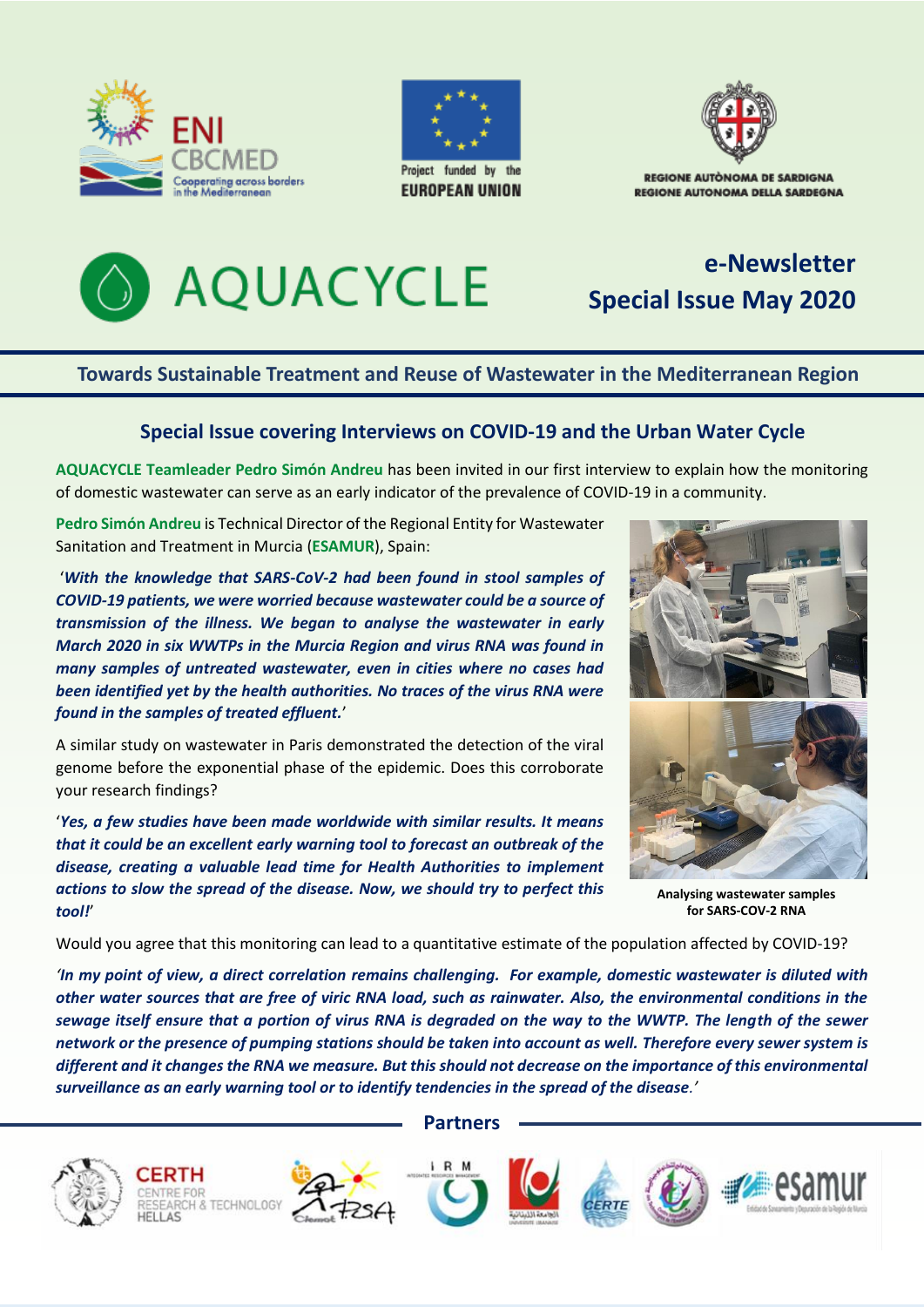

# **e-Newsletter Special Issue May 2020**

As these ground breaking research findings brought a much welcome boost during our virtual interview, soon new questions started troubling our minds. Were the treatment plant operators exposed to the virus in the wastewater? As the Region of Murcia witnessed a torrential downpour on March 24, would a situation of overload of a treatment plant cause untreated wastewater to directly enter into the aquatic environment?

**AQUACYCLE Innovation Manager, Dr. Vasilios Takavakoglou** from the Centre of Research and Technology, Hellas (**CERTH**) responded to our questions in our second interview:

#### '*Answers to these emerging, open questions require a high level of research funding. Unfortunately, such funding tends to be available only when a major pandemic strikes and then dries up as soon as the situation returns to normal.*'

The Managing Authority encouraged ENI CBC Med funded projects to explore possibilities to quickly and efficiently contribute to the mitigation of the consequences of the COVID-19 emergency. Can you tell us more how this could apply to **AQUACYCLE**?

'*The knowledge that aside from Greece and Spain, also our research partners in Lebanon and Tunisia bring expert staff and laboratory facilities, has indeed motivated us to update several of our planned activities, which are now more strongly focused on microbiological quality aspects.*'

Could you give us specific examples of activities that have been updated?

'*In respect of assessing the treatment efficiency of the eco-innovative APOC technology (e-Newsletter February 2020), we are introducing additional monitoring indicators related to infectious diseases and emerging pollutants related to pharmaceutical compounds that are used to control such diseases. Even if the available budget cannot be increased and thus permits only small scale research activities at lab-level to be added to the original plan, this should pave the way to document the efficiency of APOC and its advantage compared to conventional wastewater treatment systems also in this regard. In addition, a training session for APOC operators has been added on Safety and Hygiene in relation to infectious diseases and COVID-19*.'



**Source: SUEZ on Twitter: Meet Enric who works at the wastewater treatment plant near Barcelona. Because the wastewater management must continue, especially during COVID-19, Enric keeps providing a preventive & corrective maintenance of the plant.**



**Murcia hit by rainfall in excess of 100 Litre/Square metre – Murcia Today Photo: www.euroweeklynews.com/2020/03/24**

#### **References**

Randazzo et al 2020. SARS-CoV-2 RNA titers in wastewater anticipated COVID-19 occurrence in a low prevalence area. medRxiv preprint doi:<https://doi.org/10.1101/2020.04.22.20075200>

Wurtzer et al 2020. Time course quantitative detection of SARS-CoV-2 in Parisian wastewaters correlates with COVID-19 confirmed cases. medRxiv preprint doi:<https://doi.org/10.1101/2020.04.12.20062679>



#### **Associate Partners**

centre national de la recherche scientifique